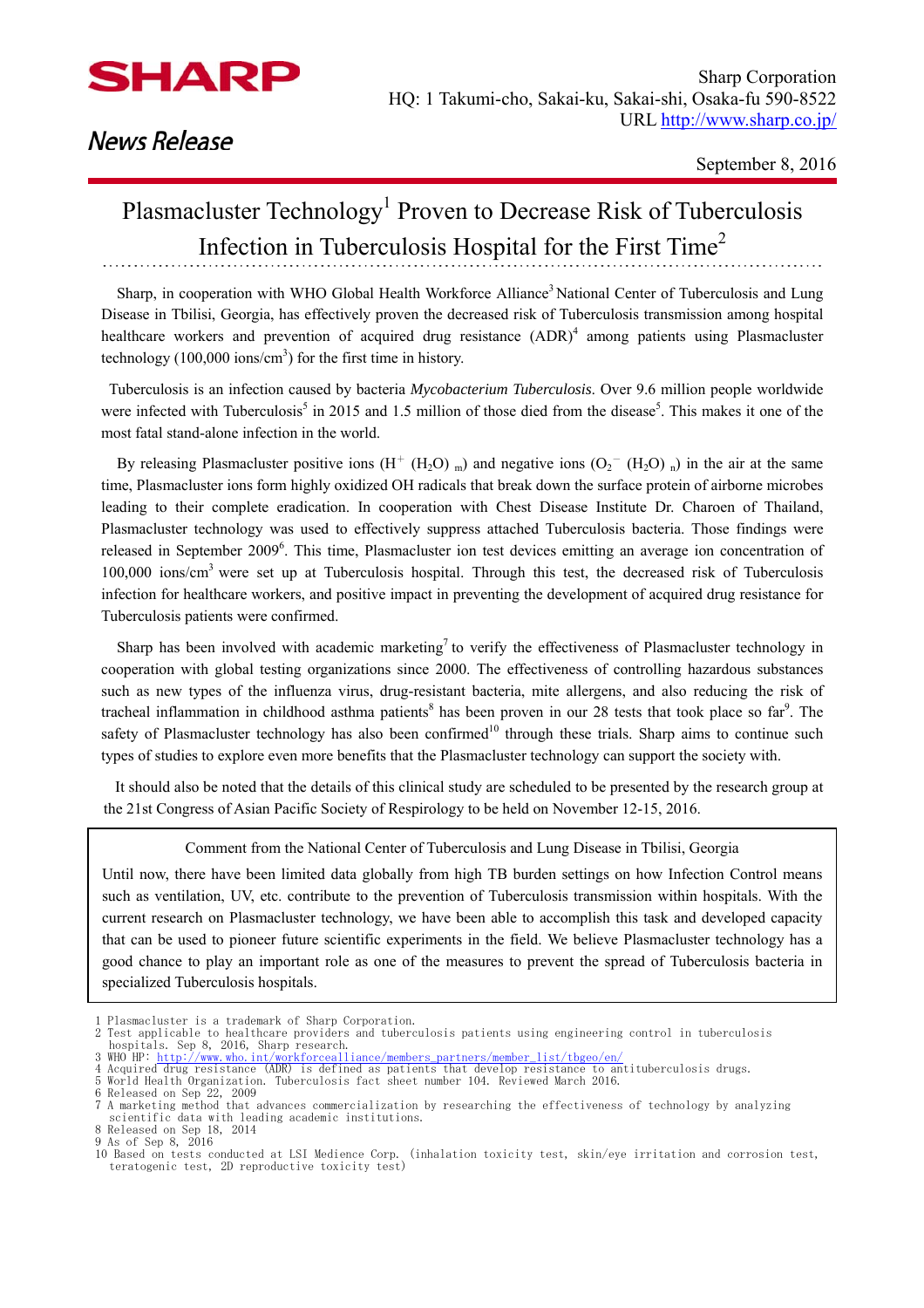■ Plasmacluster ion devices Installation Conditions at Tuberculosis Hospital

All experiments using 140 Plasmacluster ion devices were conducted on a designated floor inside the Tuberculosis Hospital where the ion concentration was kept at an average of  $100,000/cm<sup>3</sup>$ .



Photo: Plasmacluster ion device experimental installation in the hospital room



Photo: Plasmacluster ion device experimental installation in the hospital corridor

#### ■ Results of Reduced Risk of Tuberculosis Infection for Healthcare Workers

88 healthcare workers were tested for Tuberculosis bacteria using OuantiFERON®-TB Gold In-Tube (OFT)<sup>11</sup>. 32 of the healthcare workers who did not carry the bacteria were tested again after 6-8 months using QFT test. Healthcare workers in the 100,000/cm<sup>3</sup> Plasmacluster ion device setting decreased their risk of getting latent

Tuberculosis infection by 75% compared with those who were not in the Plasmacluster ion device setting.

| Use of<br>Plasmacluster Ions (number of people) (number of people) (number of people) | QFT Negative   QFT Positive | Total | Odds |
|---------------------------------------------------------------------------------------|-----------------------------|-------|------|
| Yes                                                                                   |                             |       |      |
| Nо                                                                                    | 15                          |       | 0.40 |
| Total<br>(number of people)                                                           | 25                          | 32    |      |

#### Healthcare Provider QFT Results

#### ■ Prevention of Acquired Drug Resistance in Tuberculosis Hospital Patients

155 Tuberculosis culture positive patients in the Drug Sensitive department received the Drug Susceptibility Testing (DST)<sup>12</sup>. After a 3-month period, 49 patients who remained culture positive received DST again.

Those who were in the 100,000/cm<sup>3</sup> Plasmacluster ion device setting showed 78% of prevention in acquired drug resistance compared to those who were not in the Plasmacluster ion device setting.

|  |  | Acquired drug resistance among Tuberculosis Patient based on DST result |  |  |  |  |  |  |  |  |  |
|--|--|-------------------------------------------------------------------------|--|--|--|--|--|--|--|--|--|
|--|--|-------------------------------------------------------------------------|--|--|--|--|--|--|--|--|--|

| Use of<br>Plasmacluster Ions | ADR NO<br>(number of people) | ADR YES<br>(number of people) | Total<br>(number of people) | Risk  |
|------------------------------|------------------------------|-------------------------------|-----------------------------|-------|
| Yes                          | 25                           |                               | 26                          | 0.038 |
| Nο                           |                              |                               | 23                          | 0.174 |
| Total<br>(number of people)  |                              |                               | 49                          |       |

11 QuantiFERON®-TB Gold In-Tube is a test for detection Latent Tuberculosis Infection (LTBI) using a blood sample. It came into use in 2007.

12 Drug Susceptibility Testing is a test used to determine which medicine to administer to patients who carry the tuberculosis bacteria.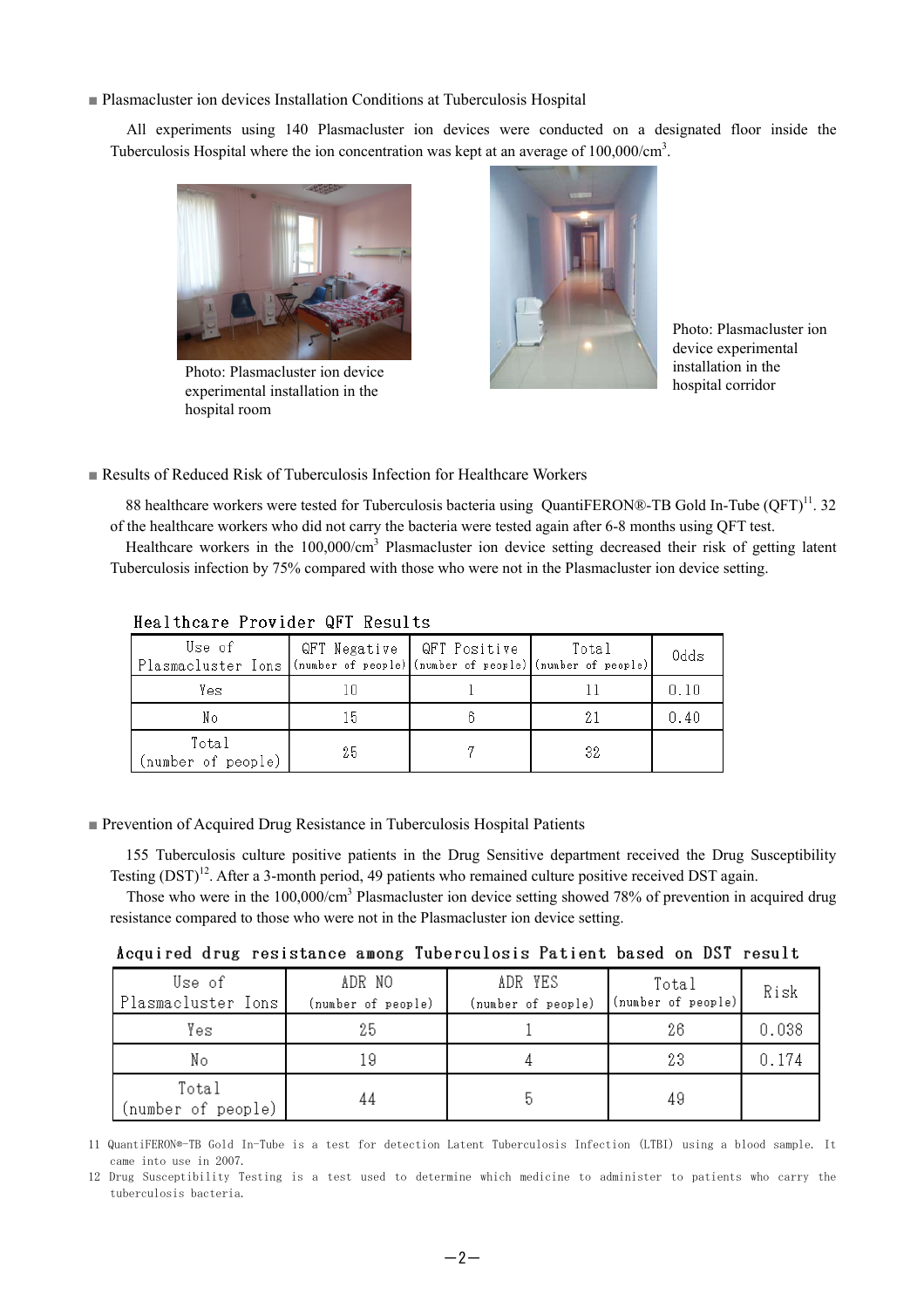#### **■Cooperating Researchers**



**Zaza Avaliani**, MD, PhD Professor Director of the National Center for Tuberculosis and Lung Diseases



**Nestani Tukvadze**, MD Director of Clinical Research at the National Center for Tuberculosis and Lung Diseases WHO TA on Infection Control and Biosafety



**Nino Lomtadze**, M.D., MSc, PhD Candidate Head of TB Surveillance and Strategic Planning Department at the National Center for Tuberculosis and Lung Diseases

#### ■ **Introduction of National Center of Tuberculosis and Lung Diseases**

National Center of Tuberculosis and Lung Diseases (NCTLD) is a non-profit organization that was founded in 2001. It is a head facility for TB control in Georgia, which creates implements and administers the National Tuberculosis Program. The program aim is to decrease spreading of Tuberculosis in Georgia. The main functions of the Center are:

- 1. Administration of National Tuberculosis Program, partnership with local and foreign (international) Governmental and Non-Governmental organizations;
- 2. Provision of high quality TB diagnosis;
- 3. Treatment of TB patients; and
- 4. Prevention of Tuberculosis.

The Center was created after reorganization, based on the Institute of Tuberculosis and Lung diseases, the city TB Hospital, and the Georgian Railway TB-Stationary. Today, the center is presented by administrative, diagnostic and treatment branches.

( Reference *WHO HP http://www.who.int/workforcealliance/members\_partners/ member\_list/tbgeo/en/* )



Logo Mark of NCTLD



Photo; The appearance of the hospital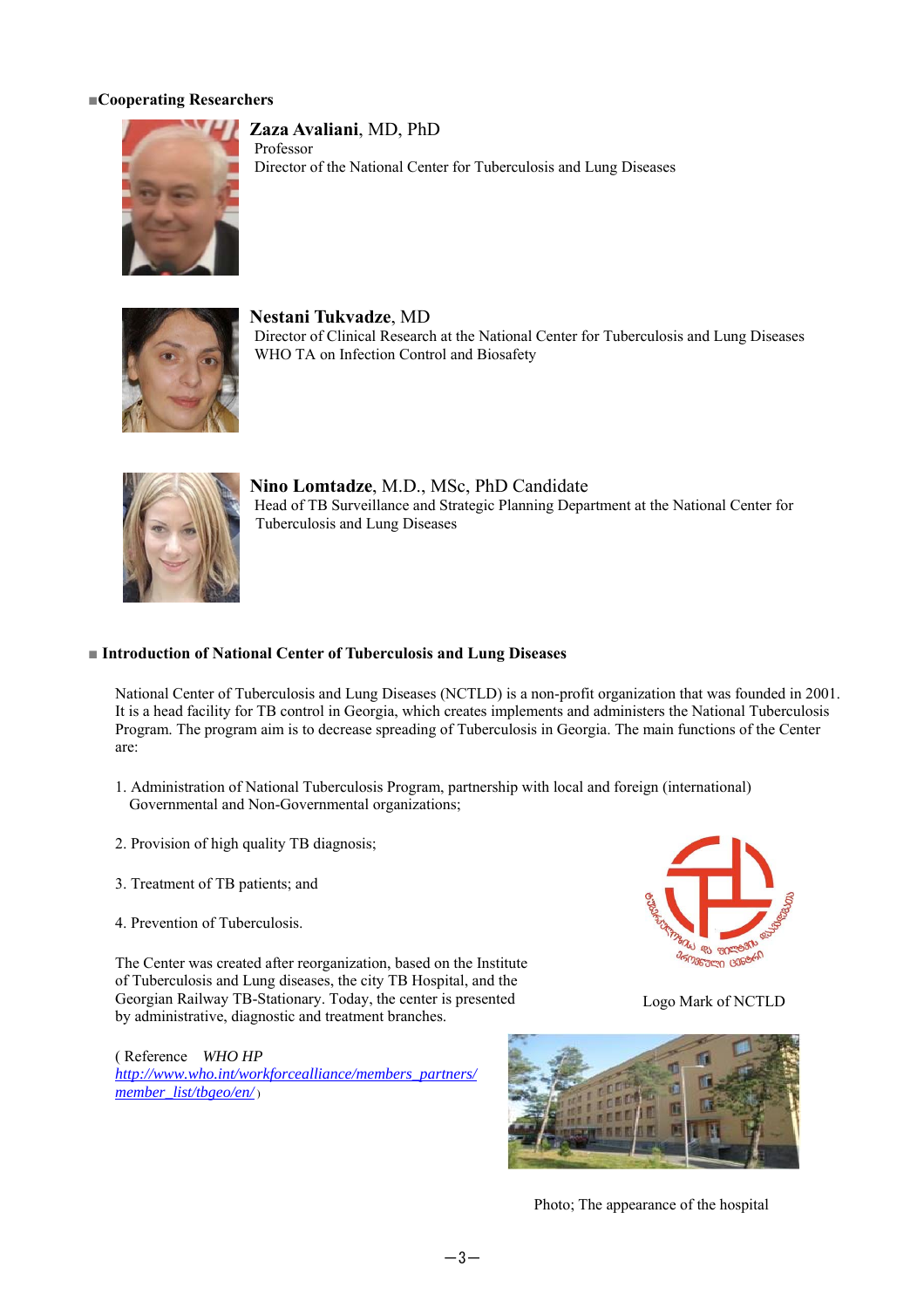#### ■ **Key Facts on Tuberculosis**

- ・Tuberculosis (TB) is one of the most fatal stand-alone infection in the world.
- ・In 2014, 9.6 million people were infected with Tuberculosis and 1.5 million died from the disease.
- ・Over 95% of Tuberculosis deaths occur in low- and middle-income countries, and it is among the top 5 causes of death for women aged 15 to 44.
- ・In 2014, an estimated 1 million children were infected with Tuberculosis and 140,000 children died of Tuberculosis.
- ・Tuberculosis is a leading killer of HIV-positive people: in 2015, 1 in 3HIV deaths was due to Tuberculosis.
- ・Globally in 2014, an estimated 480,000 people developed multidrug-resistant Tuberculosis (MDR-TB).
- ・The Millennium Development Goal target of halting and reversing the Tuberculosis epidemic by 2015 has been met globally. Tuberculosis incidence has fallen by an average of 1.5% per year since 2000 and is now 18% lower than the level of 2000.
- ・The Tuberculosis death rate dropped 47% between 1990 and 2015.
- ・An estimated 43 million lives were saved through Tuberculosis diagnosis and treatment between 2000 and 2014.
- ・Ending the Tuberculosis epidemic by 2030 is among the health targets of the newly adopted Sustainable Development Goals.

(Reference *WHO. Fact sheet N°104. Media Centre. Reviewed March 2016 Tuberculosis http://www.who.int/mediacentre/factsheets/fs104/en/index.html* )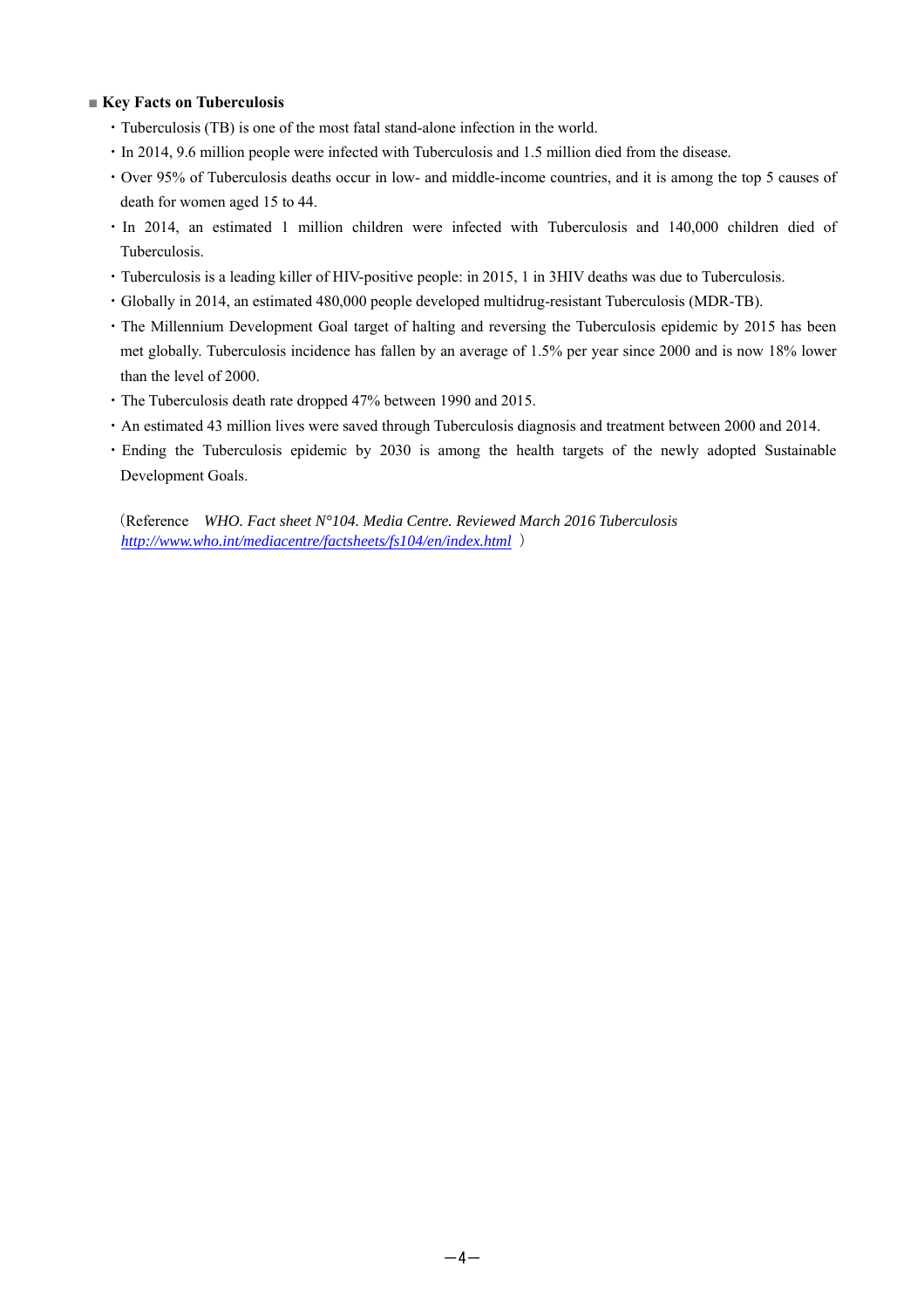#### ■**About Plasmacluster Technology**

In Sharp's proprietary air purification technology, positively charged hydrogen ions  $(H^+(H_2O)_n)$  and negatively charged oxygen ions  $(O_2 \ H_2O)_m$ ) are discharged simultaneously. These positive and negative ions instantaneously bond on the surface of airborne substances such as bacteria, fungi, viruses, and allergens, becoming highly reactive OH radicals (hydroxyl radicals) that break down the proteins on the surface of these bacteria and other substances. By chemical reaction, the OH radicals work to suppress the activity of those substances.



# **Bactericidal mechanism by PCI**



#### $-5-$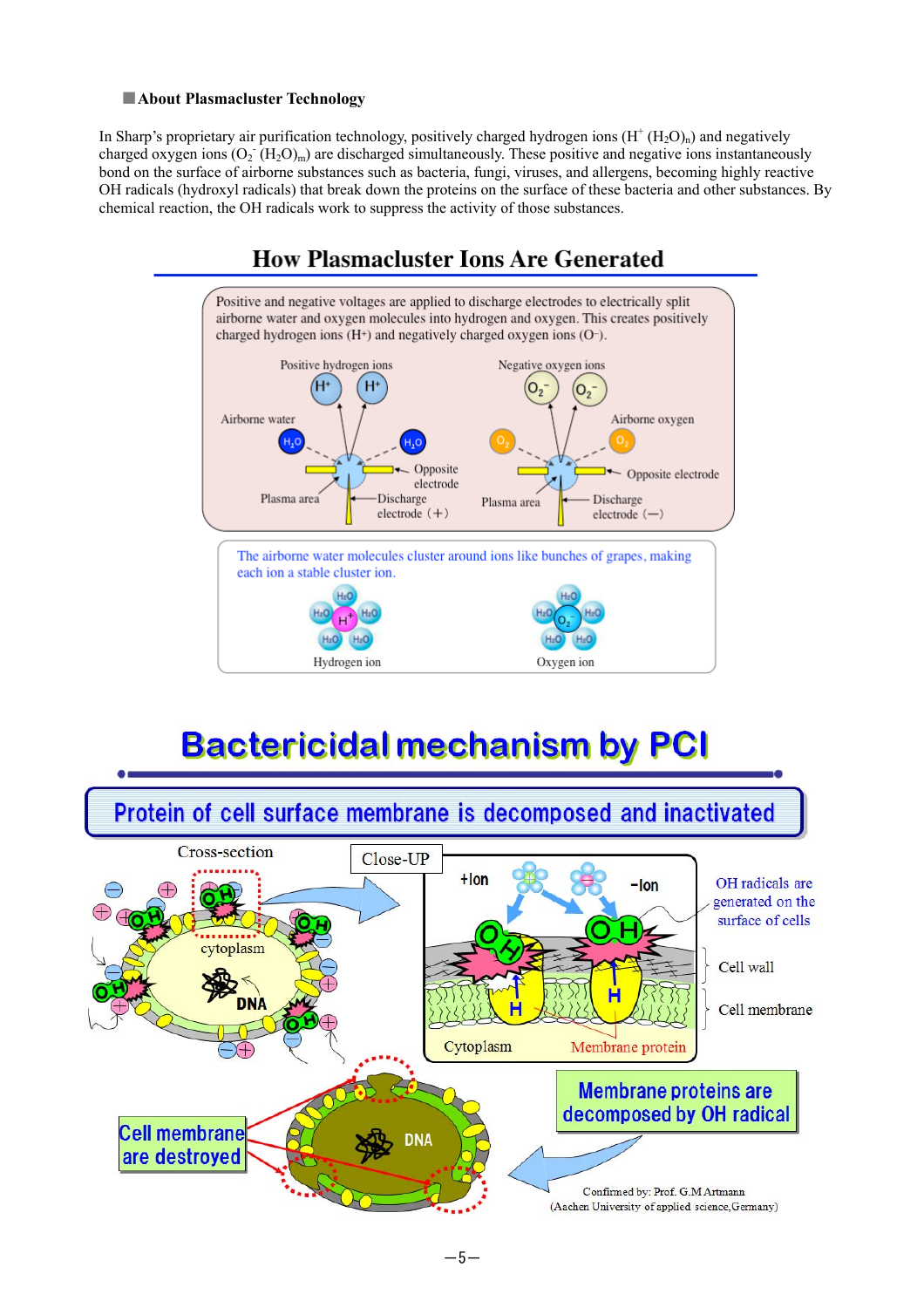#### **Comparison of Oxidation**

Positive and negative ions bond on the surface of airborne viruses and bacteria and react chemically to form OH radicals, which have high oxidation power (standard oxidation potential 2.81 V). These reduce the contagiousness of airborne viruses and the activity of bacteria.

| <b>Active Substances</b> | Chemical Formula | Standard Oxidation Potential (V) |
|--------------------------|------------------|----------------------------------|
| Hydroxyl radicals        | <b>OH</b>        | 2.81                             |
| Oxygen atom              | O                | 2.42                             |
| Ozone                    | O <sub>3</sub>   | 2.07                             |
| Hydrogen peroxide        | $H_2O_2$         | 1.78                             |
| Hydroperoxyl radical     | <b>OOH</b>       | 1.7                              |
| Oxygen molecule          | O <sub>2</sub>   | 1.23                             |

Source: *Fundamentals and Applications of Ozone*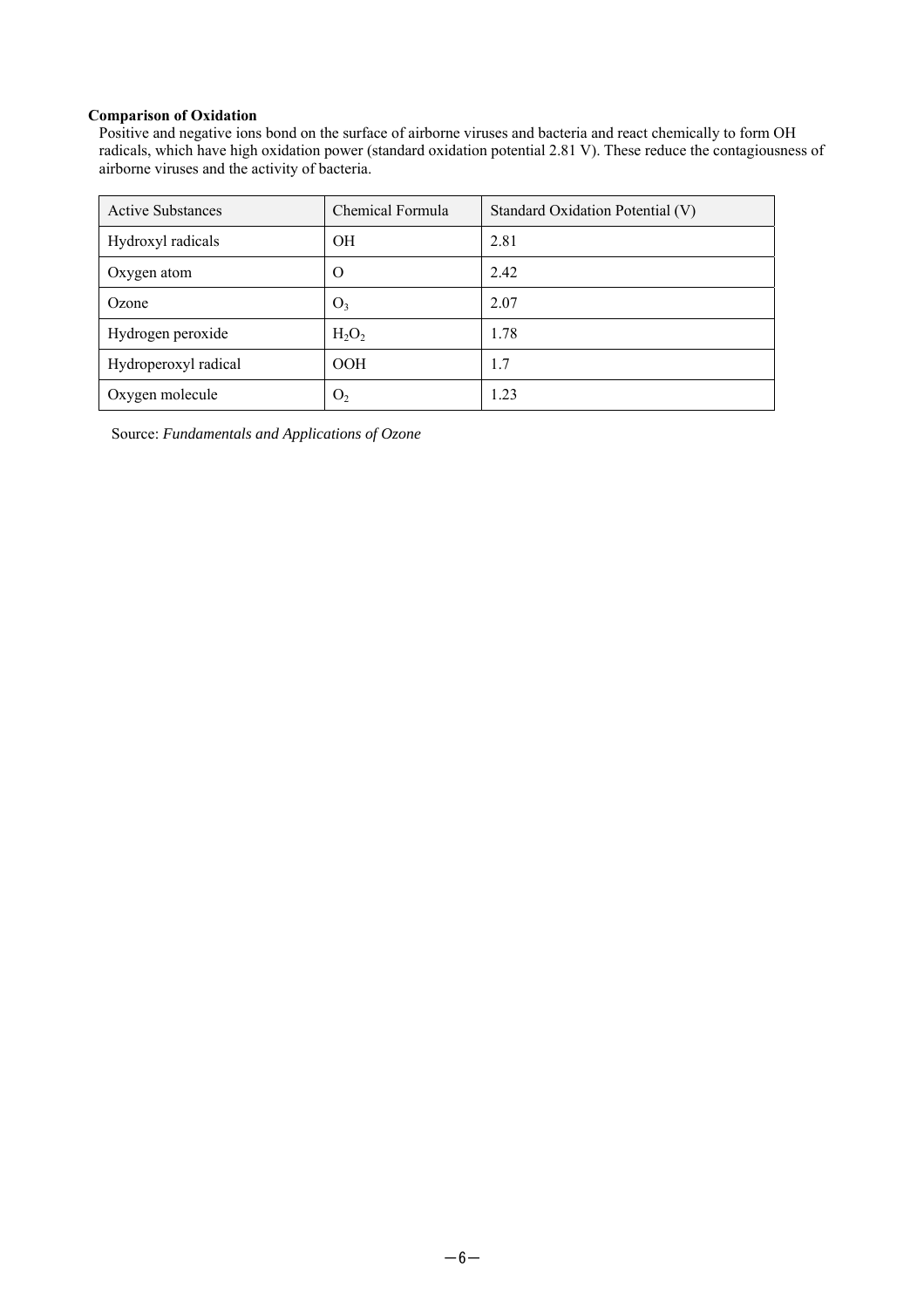### **28 Research Institutes That Provided Data for Sharp's Academic Marketing**

| Target                                | Testing and Verification Organization                                                                                               | Country   |  |
|---------------------------------------|-------------------------------------------------------------------------------------------------------------------------------------|-----------|--|
| Efficacy proven in<br>clinical trials | Graduate School of Medicine, University of Tokyo / Public Health Research<br>Foundation                                             | Japan     |  |
|                                       | Faculty of Science and Engineering, Chuo University / Clinical Research<br>Support Center, University Hospital, University of Tokyo |           |  |
|                                       | Animal Clinical Research Foundation                                                                                                 |           |  |
|                                       | Soiken Inc.                                                                                                                         | Japan     |  |
|                                       | School of Bioscience and Biotechnology, Tokyo University of Technology                                                              | Japan     |  |
|                                       | HARG Treatment Center, National Trust Co., Ltd.                                                                                     |           |  |
|                                       | National Center of Tuberculosis and Lung Diseases                                                                                   |           |  |
|                                       | Kitasato Research Center of Environmental Sciences                                                                                  | Japan     |  |
|                                       | Seoul National University                                                                                                           | Korea     |  |
|                                       | Shanghai Municipal Center for Disease Control and Prevention                                                                        |           |  |
|                                       | Kitasato Institute Medical Center Hospital                                                                                          | Japan     |  |
| <b>Viruses</b>                        | Retroscreen Virology, Ltd.                                                                                                          | UK        |  |
|                                       | Shokukanken Inc.                                                                                                                    | Japan     |  |
|                                       | University of Indonesia                                                                                                             | Indonesia |  |
|                                       | Hanoi College of Technology, Vietnam National University                                                                            | Vietnam   |  |
|                                       | Institut Pasteur, Ho Chi Minh City                                                                                                  | Vietnam   |  |
|                                       | Graduate School of Advanced Sciences of Matter, Hiroshima University                                                                | Japan     |  |
| Allergens                             | Department of Biochemistry and Molecular Pathology, Graduate School of<br>Medicine, Osaka City University                           | Japan     |  |
|                                       | Ishikawa Health Service Association                                                                                                 | Japan     |  |
|                                       | University of Lübeck                                                                                                                | Germany   |  |
|                                       | Professor Gerhard Artmann, Aachen University of Applied Sciences                                                                    | Germany   |  |
| Fungi                                 | Japan Food Research Laboratories                                                                                                    | Japan     |  |
|                                       | Shokukanken Inc.                                                                                                                    | Japan     |  |
|                                       | Shanghai Municipal Center for Disease Control and Prevention                                                                        | China     |  |
|                                       | Ishikawa Health Service Association                                                                                                 | Japan     |  |
|                                       | Shanghai Municipal Center for Disease Control and Prevention                                                                        | China     |  |
|                                       | Kitasato Research Center of Environmental Sciences                                                                                  | Japan     |  |
|                                       | Kitasato Institute Medical Center Hospital                                                                                          | Japan     |  |
|                                       | Dr. Melvin W. First, Professor Emeritus, Harvard School of Public Health                                                            | <b>US</b> |  |
| Bacteria                              | Animal Clinical Research Foundation                                                                                                 | Japan     |  |
|                                       | University of Lübeck                                                                                                                | Germany   |  |
|                                       | Professor Gerhard Artmann, Aachen University of Applied Sciences                                                                    | Germany   |  |
|                                       | Japan Food Research Laboratories                                                                                                    | Japan     |  |
|                                       | Shokukanken Inc.                                                                                                                    | Japan     |  |